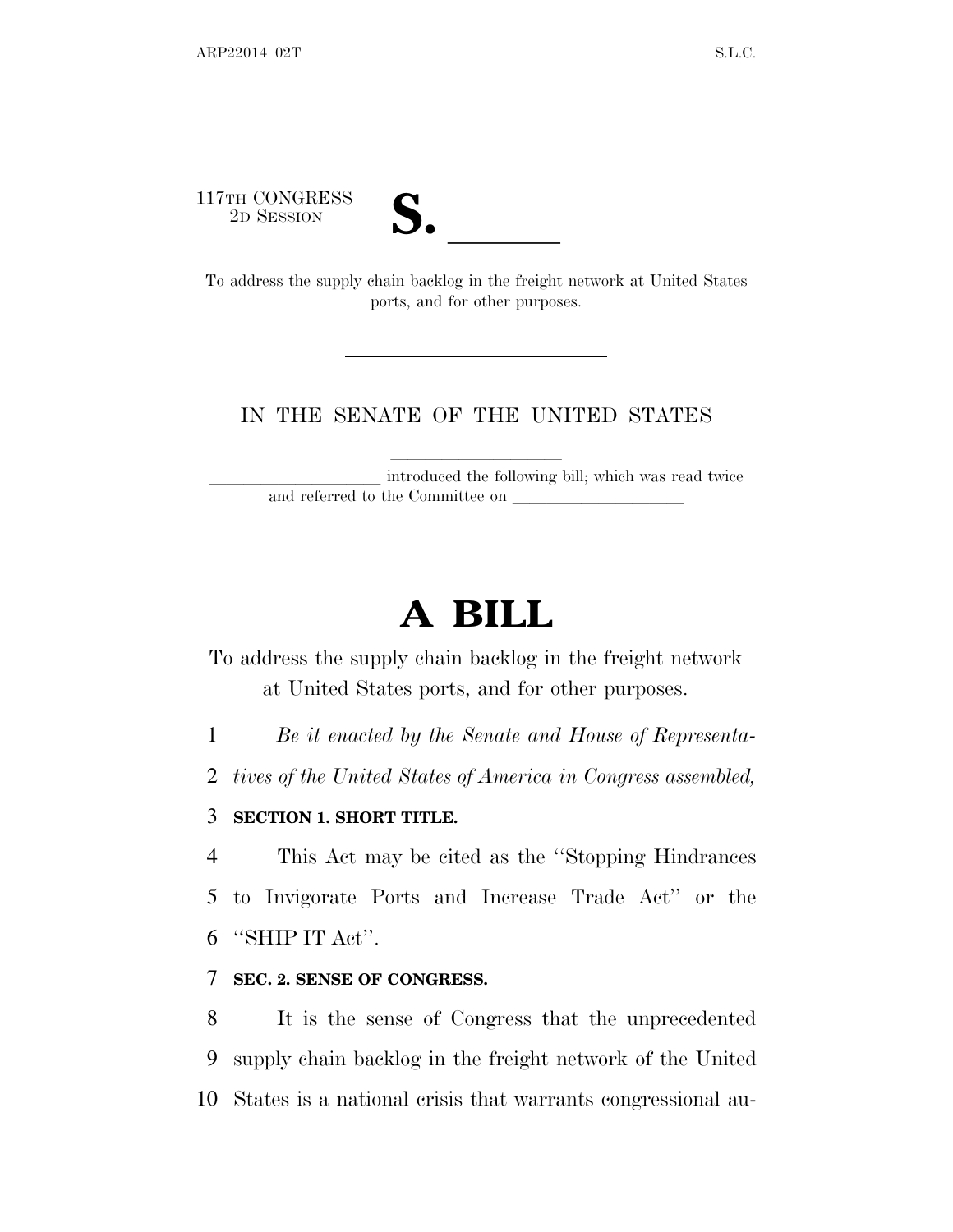thorization of short-term Federal emergency actions to ameliorate that crisis.

### **SEC. 3. ADDRESSING SUPPLY CHAIN CRISIS IN UNITED STATES.**

(a) DEFINITIONS.—In this section:

 (1) ADMINISTRATOR.—The term ''Adminis- trator'' means the Administrator of the Federal Motor Carrier Safety Administration.

 (2) COMMERCIAL MOTOR VEHICLE; DRIVER; MOTOR CARRIER.—The terms ''commercial motor ve- hicle'', ''driver'', and ''motor carrier'' have the mean- ings given those terms in section 390.5 of title 49, Code of Federal Regulations (or a successor regula-tion).

 (3) DIRECT ASSISTANCE TO A UNITED STATES PORT.—

 (A) IN GENERAL.—The term ''direct as- sistance to a United States port'' means the transportation of cargo directly to or from a United States port.

 (B) EXCLUSIONS.—The term ''direct as- sistance to a United States port'' does not in-clude—

 (i) the transportation of a mixed load of cargo that includes—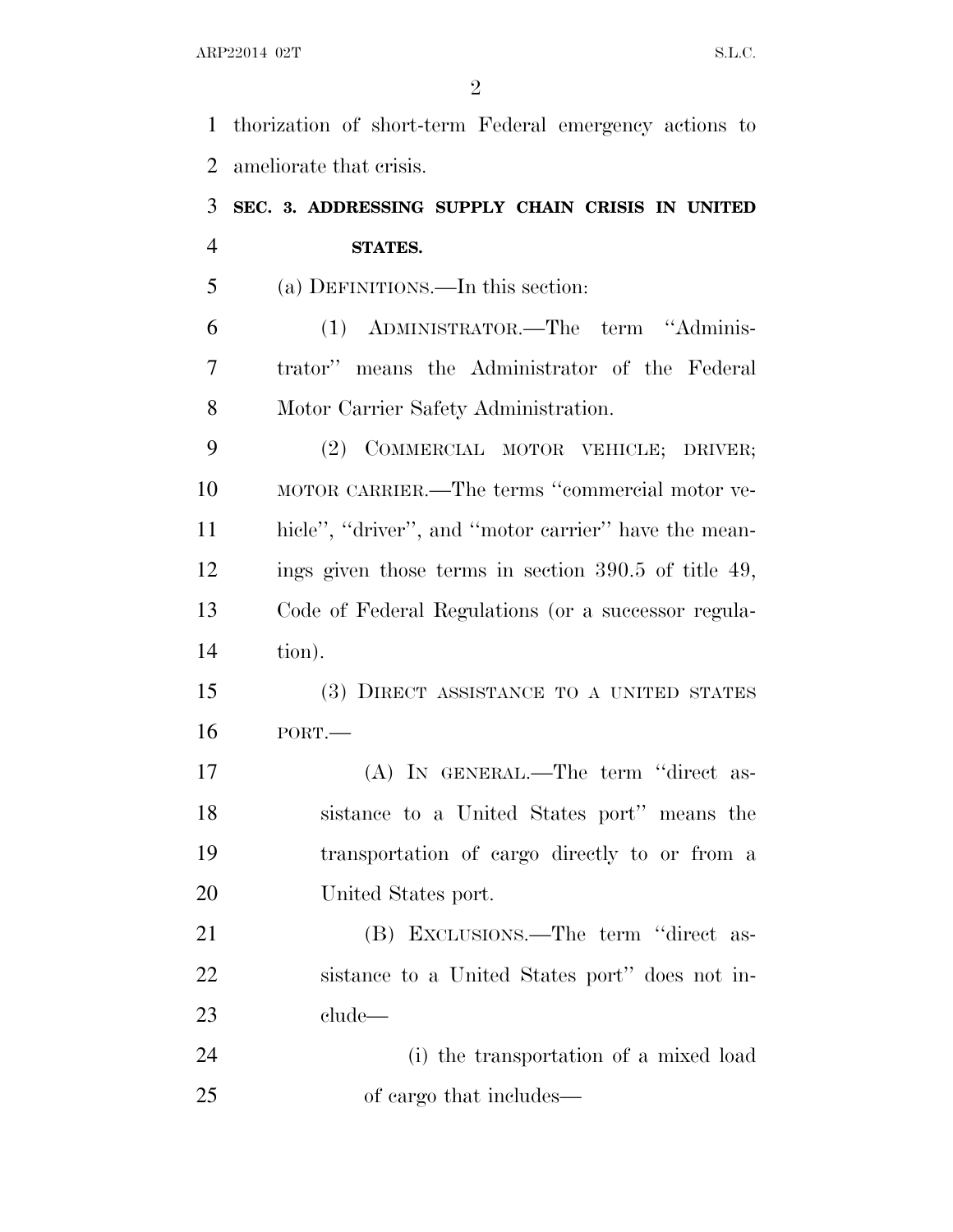| $\mathbf{1}$   | (I) cargo that does not originate                 |
|----------------|---------------------------------------------------|
| $\overline{2}$ | from a United States port; or                     |
| 3              | (II) a container or cargo that is                 |
| $\overline{4}$ | not bound for a United States port;               |
| 5              | (ii) any period during which a motor              |
| 6              | carrier or driver is operating in interstate      |
| $\overline{7}$ | commerce to transport cargo or provide            |
| 8              | services not in support of transportation to      |
| 9              | or from a United States port; or                  |
| 10             | (iii) the period after a motor carrier            |
| 11             | dispatches the applicable driver or com-          |
| 12             | mercial motor vehicle of the motor carrier        |
| 13             | to another location to begin operation in         |
| 14             | interstate commerce in a manner that is           |
| 15             | not in support of transportation to or from       |
| 16             | a United States port.                             |
| 17             | (4) QUALIFIED APPLICANT.—The term "quali-         |
| 18             | fied applicant" means a person that—              |
| 19             | (A) submits to the appropriate official an        |
| 20             | application for a waiver under this section; and  |
| 21             | (B) in the determination of that official, is     |
| 22             | eligible, in accordance with this section, to re- |
| 23             | ceive the waiver.                                 |
| 24             | (5) TEMPORARY WAIVER.—The term "tem-              |
| 25             | porary waiver" means a waiver that expires on the |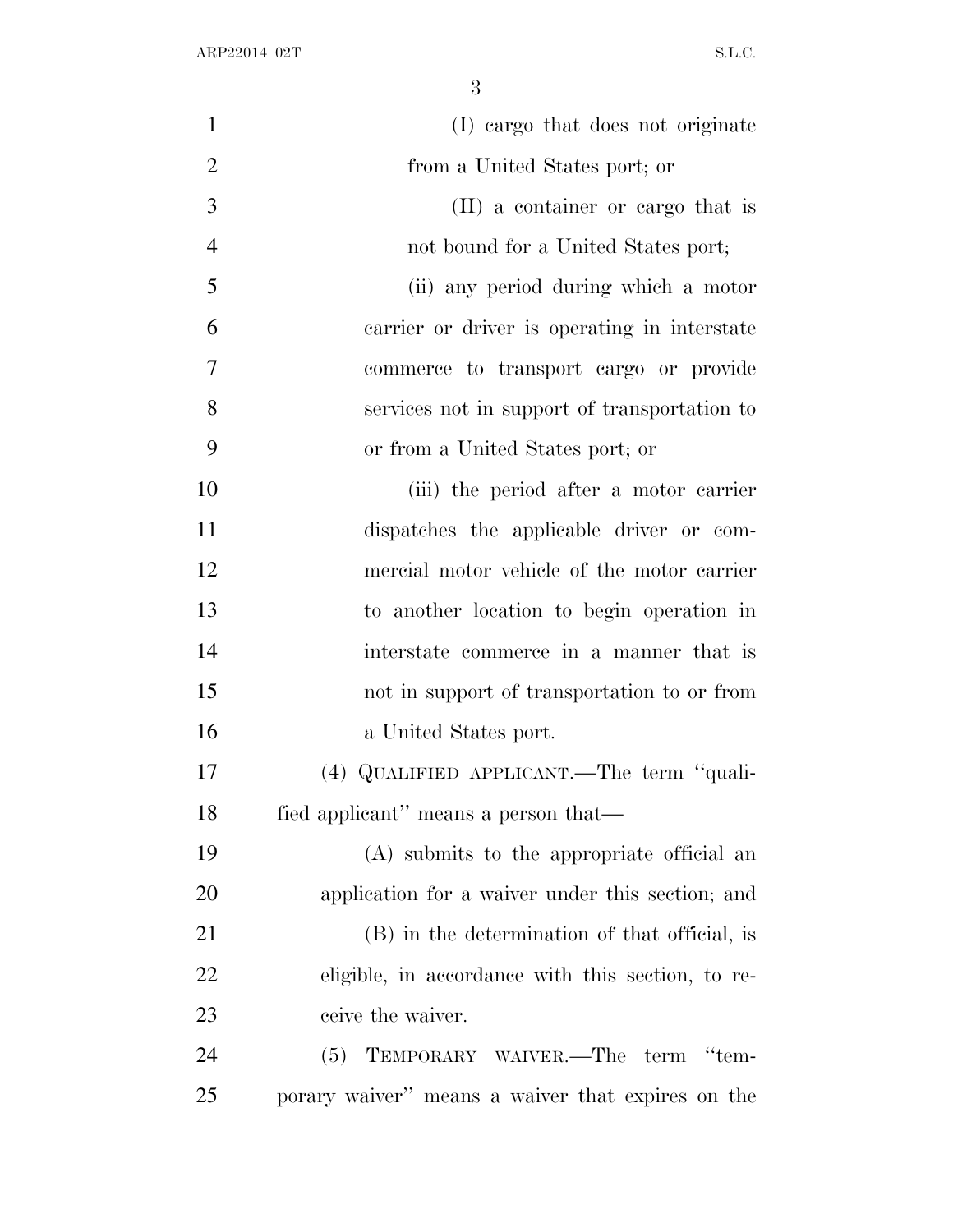| $\mathbf{1}$   | date that is 1 year after the date of enactment of |
|----------------|----------------------------------------------------|
| 2              | this Act.                                          |
| 3              | (b) FMCSA TEMPORARY WAIVERS.—                      |
| $\overline{4}$ | (1) TEMPORARY WAIVER OF CERTAIN REQUIRE-           |
| 5              | MENTS.                                             |
| 6              | $(A)$ In GENERAL.—Not later than 7 days            |
| 7              | after the date of enactment of this Act, the Ad-   |
| 8              | ministrator shall issue to each qualified appli-   |
| 9              | cant a temporary waiver that, subject to para-     |
| 10             | graph $(3)$ , waives the requirements of parts 390 |
| 11             | through 399 of title 49, Code of Federal Regu-     |
| 12             | lations (or successor regulations), with respect   |
| 13             | to commercial motor vehicle operations that are    |
| 14             | providing direct assistance to a United States     |
| 15             | port.                                              |
| 16             | (B) ELIGIBILITY.—An applicant is eligible          |
| 17             | for a temporary waiver under subparagraph $(A)$    |
| 18             | if the applicant is a motor carrier or driver that |
| 19             | provides direct assistance to a United States      |
| 20             | port.                                              |
| 21             | (2) TEMPORARY WAIVER OF MINIMUM AGE RE-            |
| 22             | QUIREMENT.-                                        |
| 23             | (A) IN GENERAL.—Not later than 2 days              |
| 24             | after the date of enactment of this Act, the Ad-   |
| 25             | ministrator shall issue to each qualified appli-   |
|                |                                                    |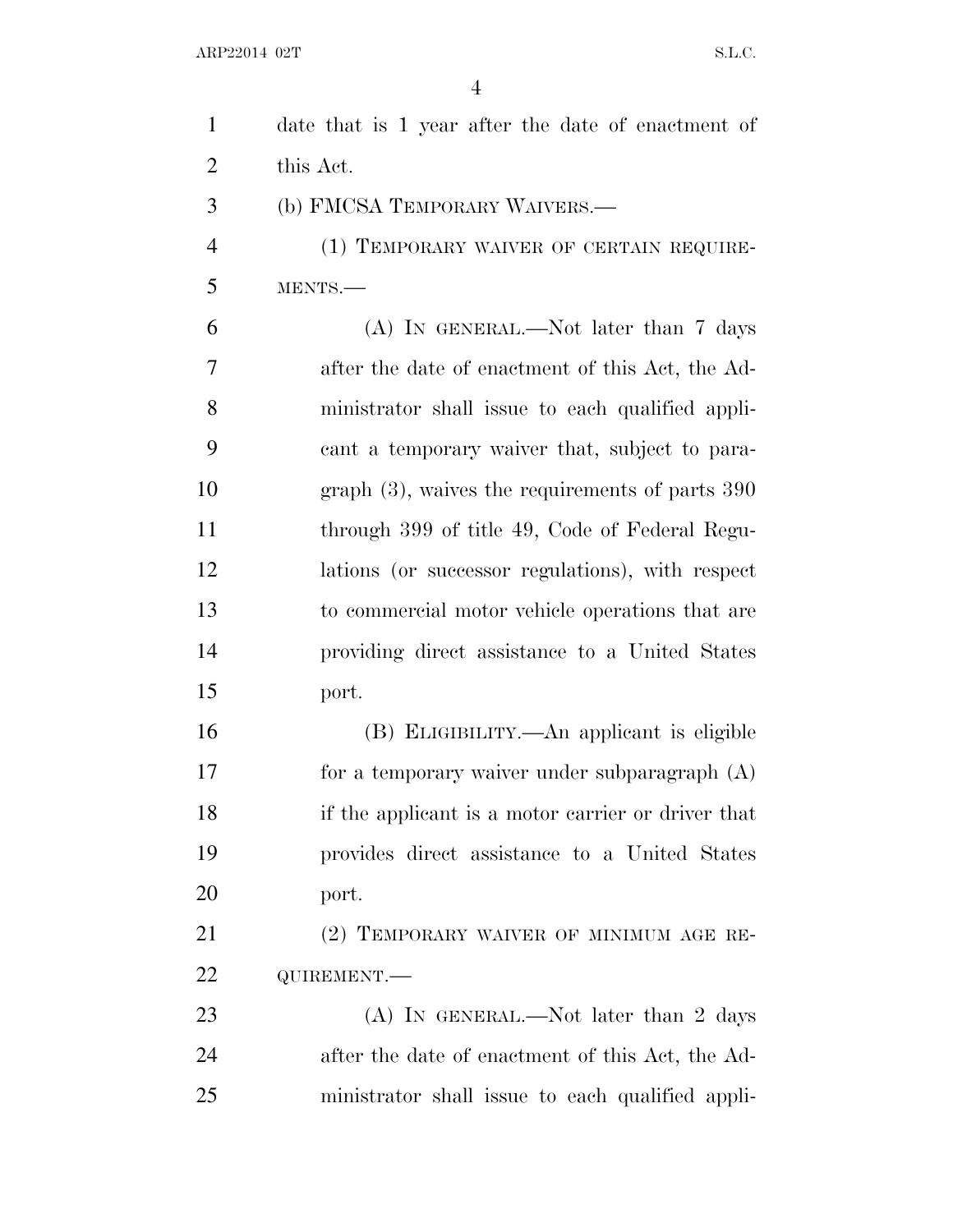| $\mathbf{1}$   | cant a temporary waiver from the requirement        |
|----------------|-----------------------------------------------------|
| $\overline{2}$ | of section $391.11(b)(1)$ of title 49, Code of Fed- |
| 3              | eral Regulations (or a successor regulation), for   |
| $\overline{4}$ | drivers that are at least 18 years old, subject to  |
| 5              | paragraph $(3)$ .                                   |
| 6              | (B) ELIGIBILITY.—An applicant is eligible           |
| 7              | for a temporary waiver under subparagraph $(A)$     |
| 8              | if the applicant—                                   |
| 9              | (i) is providing direct assistance to a             |
| 10             | United States port; or                              |
| 11             | (ii) is directly assuming the commer-               |
| 12             | cial motor vehicle operations of a driver           |
| 13             | who has been rerouted to a United States            |
| 14             | port to provide direct assistance to a              |
| 15             | United States port.                                 |
| 16             | <b>(3)</b><br>REQUIREMENTS.—A temporary waiver      |
| 17             | under paragraph $(1)$ or $(2)$ shall not exempt any |
| 18             | motor carrier or driver from—                       |
| 19             | (A) the hazardous materials regulations             |
| <b>20</b>      | described in subchapters A through C of chap-       |
| 21             | ter I of subtitle B of title 49, Code of Federal    |
| <u>22</u>      | Regulations (or successor regulations);             |
| 23             | (B) the controlled substances and alcohol           |
| 24             | use and testing requirements described in part      |
| 25             | 382 of that title (or successor regulations);       |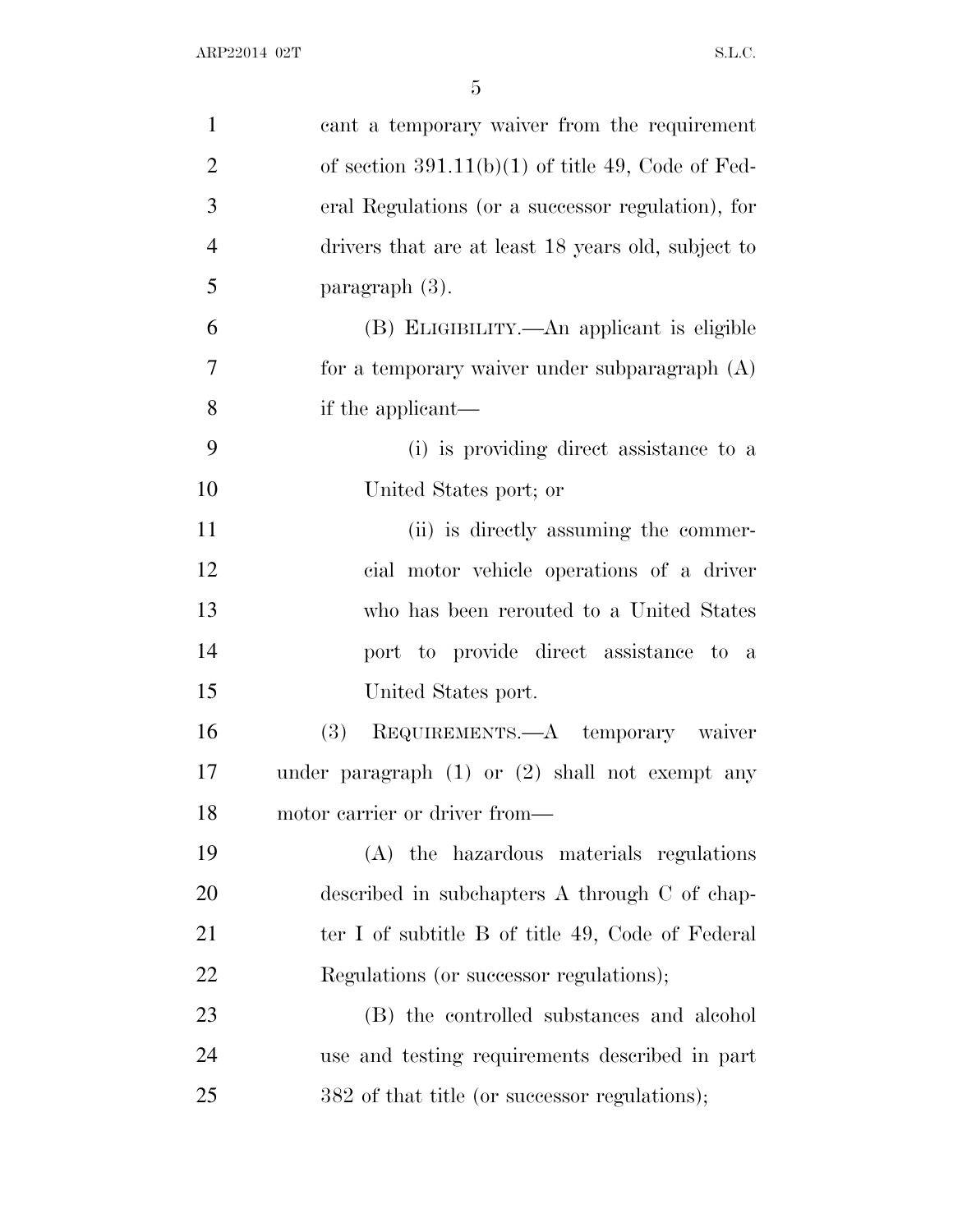(C) except as provided in paragraph (2), the commercial driver's license requirements de- scribed in part 383 of that title (or successor regulations);

 (D) the financial responsibility (including insurance) requirements described in part 387 of that title (or successor regulations);

 (E) the requirement that every commercial motor vehicle shall be operated in accordance with the laws, ordinances, and regulations of the jurisdiction in which the commercial motor vehicle is being operated, including any applica- ble speed limits and other traffic restrictions, as described in the first sentence of section 392.2 of that title (or a successor regulation);

 (F) the prohibition against operating a commercial motor vehicle while the ability of the driver is so impaired, or so likely to become impaired, through fatigue, illness, or any other cause as to make it unsafe for the driver to begin or continue to operate the commercial motor vehicle, as described in section 392.3 of 23 that title (or a successor regulation);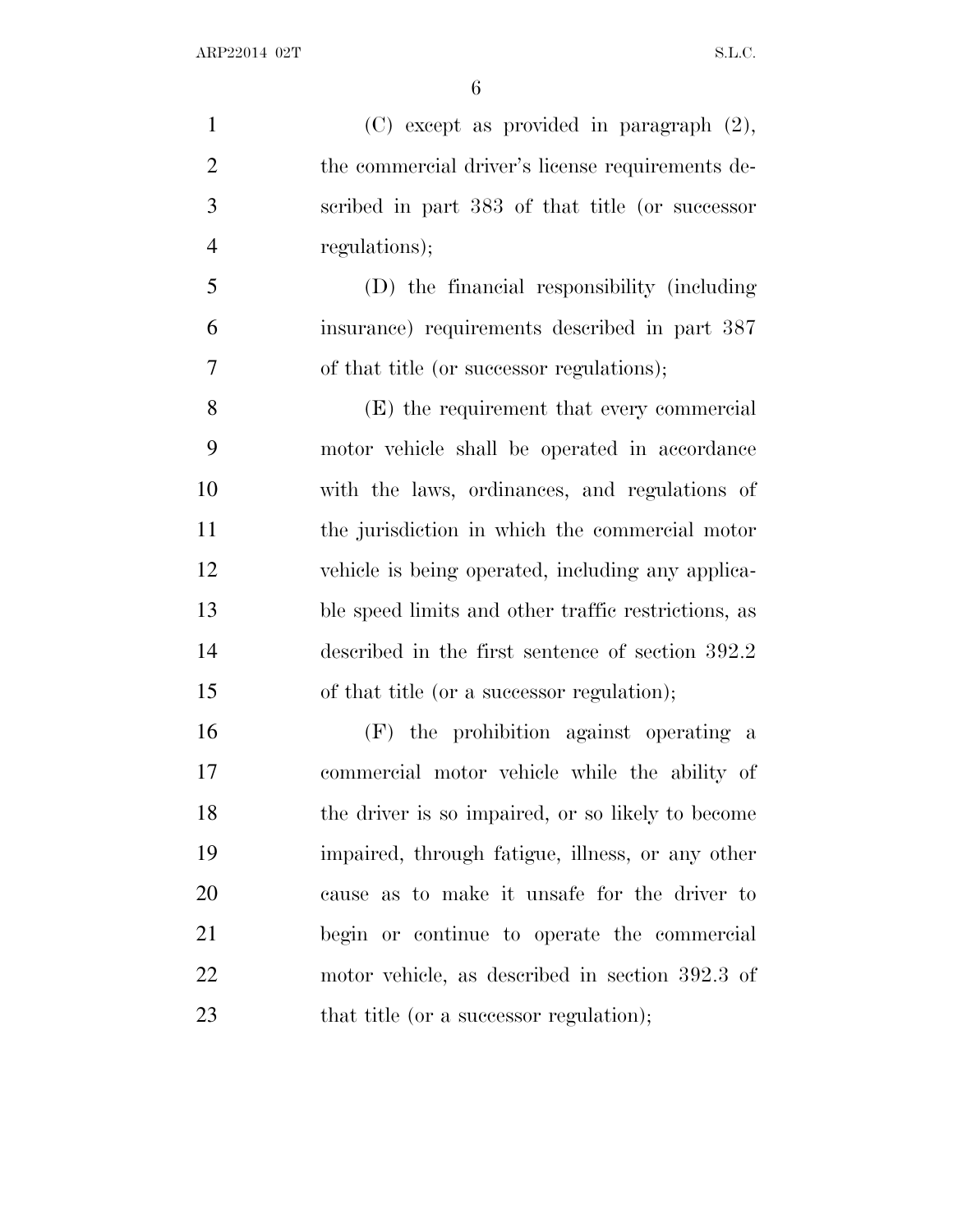| $\mathbf{1}$   |                            | (G) the prohibition against texting while              |
|----------------|----------------------------|--------------------------------------------------------|
| $\overline{2}$ |                            | driving described in section 392.80 of that title      |
| 3              |                            | (or a successor regulation);                           |
| $\overline{4}$ |                            | (H) the prohibition against using a hand-              |
| 5              |                            | held mobile telephone while driving described in       |
| 6              |                            | section 392.82 of that title (or a successor reg-      |
| 7              |                            | ulation); or                                           |
| 8              |                            | (I) any applicable size or weight require-             |
| 9              |                            | ment.                                                  |
| 10             |                            | (4) DRIVER FATIGUE AND SAFETY.—                        |
| 11             |                            | (A) IN GENERAL.—A motor carrier receiv-                |
| 12             |                            | ing a temporary waiver under paragraph (1) or          |
| 13             |                            | (2) shall not allow or require a fatigued driver       |
| 14             |                            | to operate a commercial motor vehicle.                 |
| 15             |                            | (B) REQUIREMENT.—For the period dur-                   |
| 16             |                            | ing which a temporary waiver under paragraph           |
| 17             |                            | $(1)$ or $(2)$ is in effect, a motor carrier described |
| 18             |                            | in subparagraph $(A)$ that receives from a driver      |
| 19             |                            | notification that the driver is in need of imme-       |
| 20             |                            | diate rest shall immediately provide the driver        |
| 21             |                            | with not less than 10 consecutive hours of off-        |
| 22             |                            | duty time before the driver is required to return      |
| 23             |                            | to service.                                            |
| 24             | $\left( \mathrm{e}\right)$ | TRANSPORTATION WORKER IDENTIFICATION                   |
|                |                            |                                                        |

CREDENTIALS.—The Administrator of the Transportation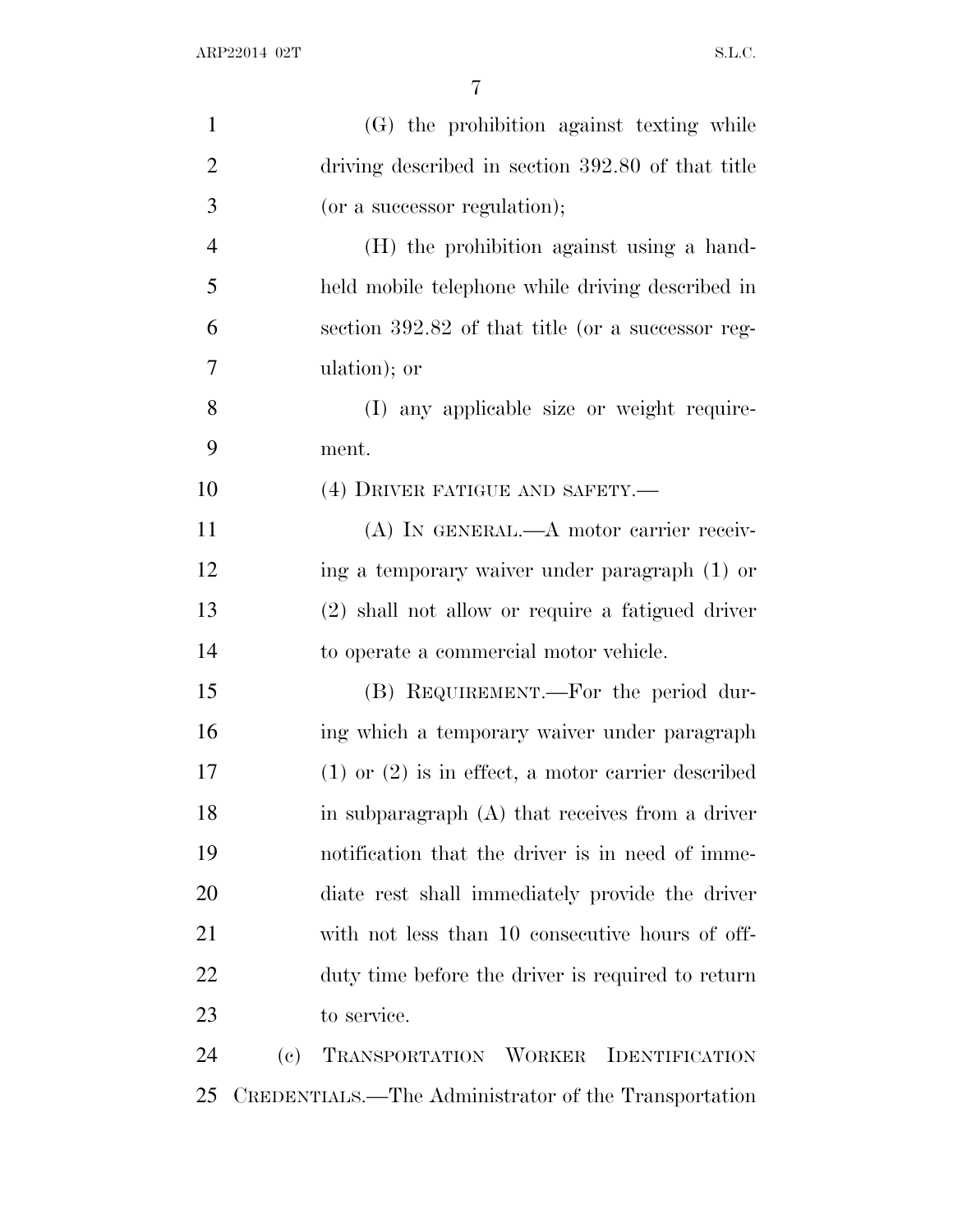ARP22014 02T S.L.C.

 Security Administration and the Commandant of the Coast Guard shall jointly prioritize and expedite the con- sideration of applications for a Transportation Worker Identification Credential with respect to applicants, in- cluding commercial drivers operating under a temporary 6 waiver issued under subsection  $(b)(2)$ , that reasonably demonstrate that the purpose of the Transportation Work- er Identification Credential is for providing, within the in- terior of the United States, direct assistance to a United States port.

 (d) TEMPORARY WAIVER OF JONES ACT REQUIRE-MENTS FOR CERTAIN VESSELS TRANSPORTING CARGO.—

(1) AUTHORITY.—

 (A) CERTIFICATE OF COASTWISE EN- DORSEMENT.—Notwithstanding section 12112 of title 46, United States Code, and any other requirement under chapter 121 of that title, the Secretary of the department in which the Coast Guard is operating (referred to in this sub- section as the ''Secretary'') may issue a certifi- cate of documentation with a coastwise endorse- ment under that chapter in accordance with this subsection for a vessel, without regard to whether the vessel meets the requirements of section 12112 of that title, in any case in which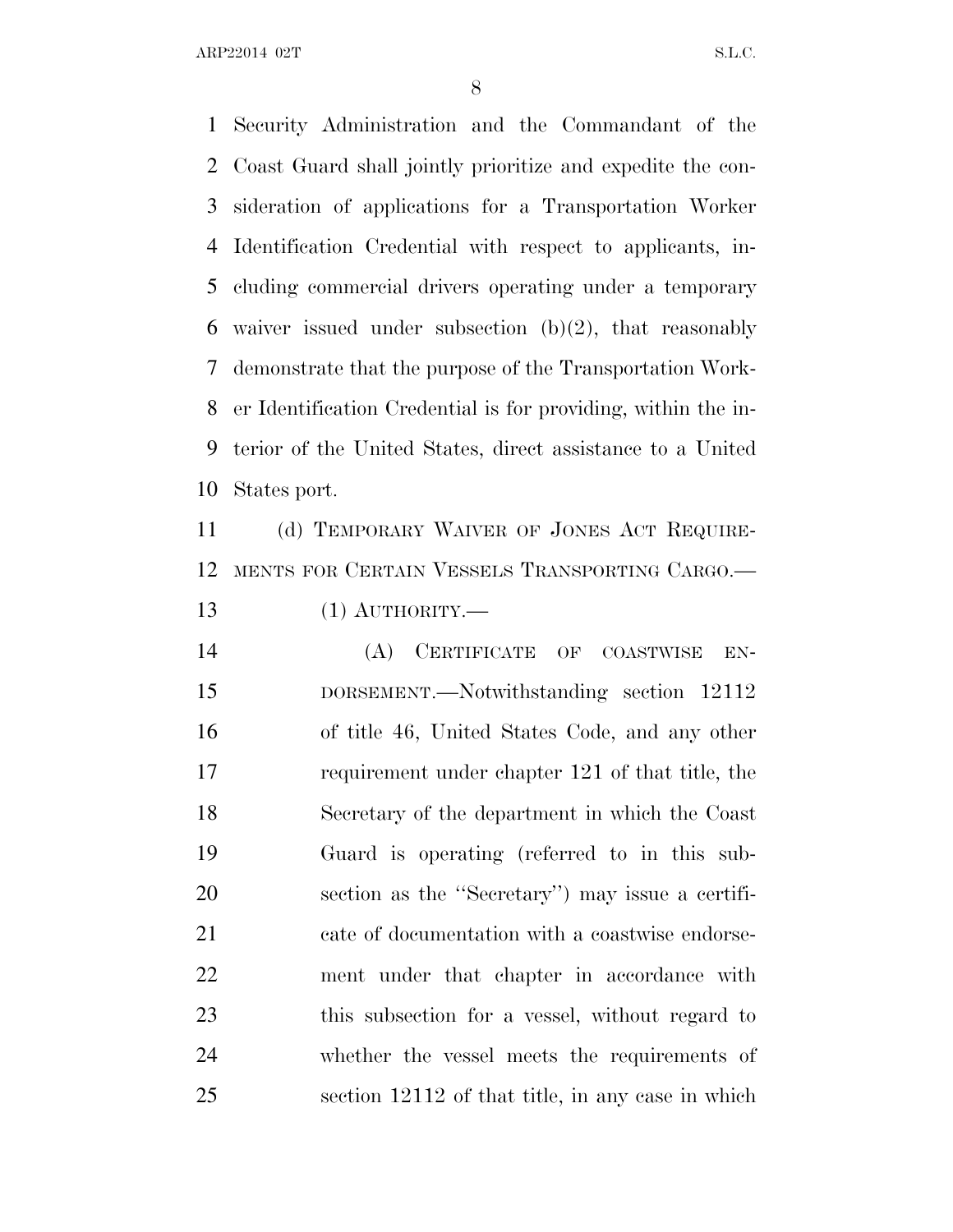| $\mathbf{1}$   | the person requesting the certificate reasonably  |
|----------------|---------------------------------------------------|
| $\overline{2}$ | demonstrates the endorsement (or the resulting    |
| 3              | exemption under subparagraph $(B)$ is for the     |
| $\overline{4}$ | purpose of-                                       |
| 5              | (i) transporting cargo from a United              |
| 6              | States port to another United States port         |
| 7              | in order to relieve any congestion, backlog,      |
| 8              | or delay at such a port; or                       |
| 9              | (ii) engaging in operations that entail           |
| 10             | a ship-to-ship transfer of cargo from a ves-      |
| 11             | sel anchored or located off the coast of the      |
| 12             | United States to another vessel that trans-       |
| 13             | ports the cargo to a United States port           |
| 14             | (commonly known as "lightering oper-              |
| 15             | ations").                                         |
| 16             | (B) EXEMPTION OF ADDITIONAL REQUIRE-              |
| 17             | MENTS.—Notwithstanding section 55102 of           |
| 18             | title 46, United States Code, during the period   |
| 19             | beginning on the date of enactment of this Act    |
| 20             | and ending on the expiration date described in    |
| 21             | paragraph $(3)$ , that section shall not apply to |
| 22             | any vessel that has been issued a certificate of  |
| 23             | documentation with a coastwise endorsement        |
| 24             | under subparagraph $(A)$ .                        |
| 25             | $(2)$ TIMING.—                                    |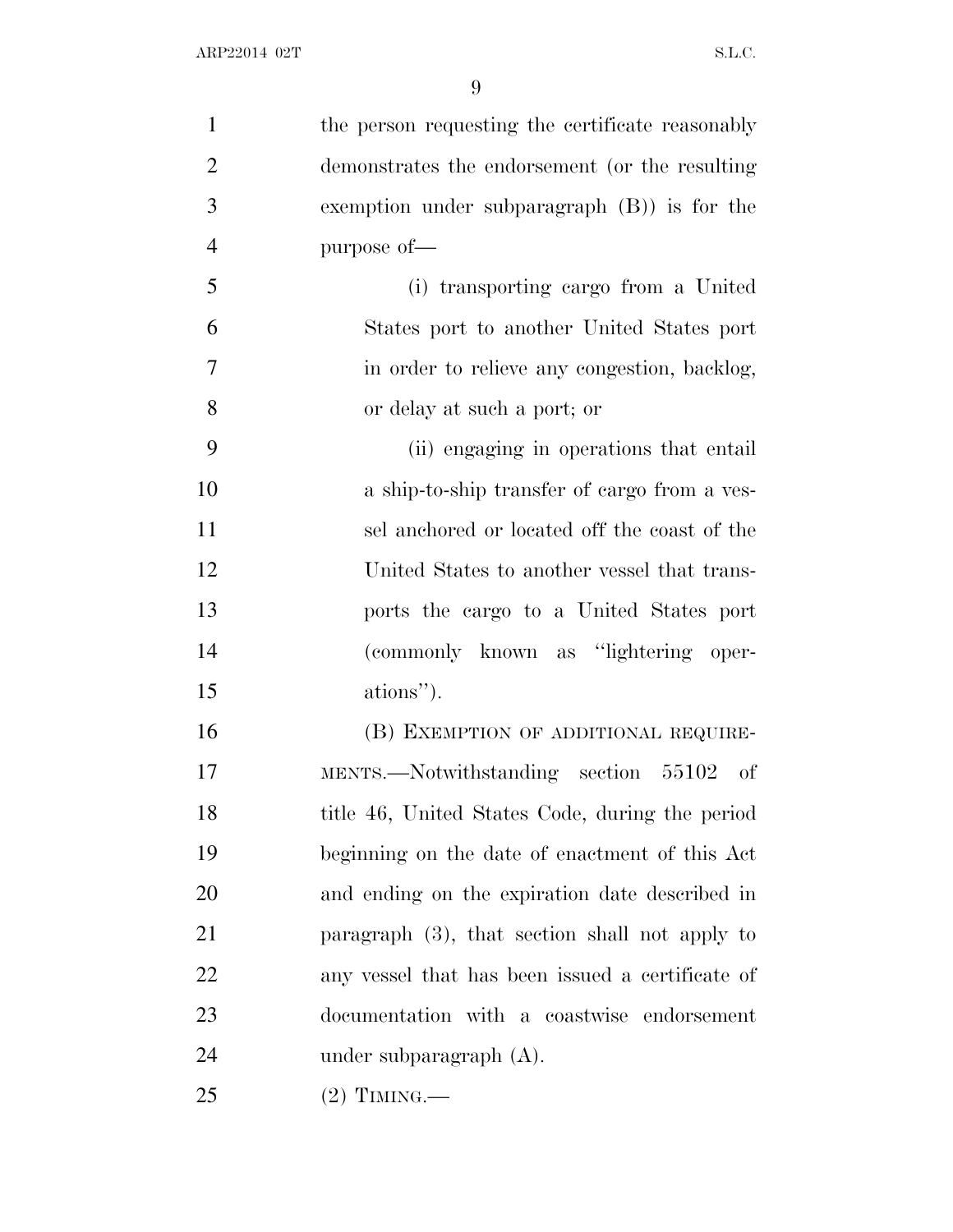| $\mathbf{1}$   | (A) IN GENERAL.—Not later than 48                      |
|----------------|--------------------------------------------------------|
| $\overline{2}$ | hours after receiving a request for a certificate      |
| 3              | of documentation with a coastwise endorsement          |
| $\overline{4}$ | under paragraph $(1)(A)$ , the Secretary shall, as     |
| 5              | applicable—                                            |
| 6              | (i) issue the certificate with the en-                 |
| $\overline{7}$ | dorsement; or                                          |
| 8              | $(ii)(I)$ provide to the person request-               |
| 9              | ing the certificate a detailed description of          |
| 10             | the reasons for denying the certificate; and           |
| 11             | (II) publish the denial and description                |
| 12             | of reasons on the website of the depart-               |
| 13             | ment in which the Coast Guard is oper-                 |
| 14             | ating.                                                 |
| 15             | (B) AUTOMATIC ISSUANCE.—In any case                    |
| 16             | in which the Secretary fails to comply with sub-       |
| 17             | paragraph $(A)$ , a certificate of documentation       |
| 18             | with a coastwise endorsement for the applicable        |
| 19             | vessel shall be deemed to be issued under para-        |
| 20             | graph $(1)(A)$ .                                       |
| 21             | (3) EXPIRATION.—The authority under this               |
| 22             | subsection, including any certificate of coastwise en- |
| 23             | dorsement authorized under this section, shall expire  |
| 24             | on the date that is 1 year after the date of enact-    |
| 25             | ment of this Act.                                      |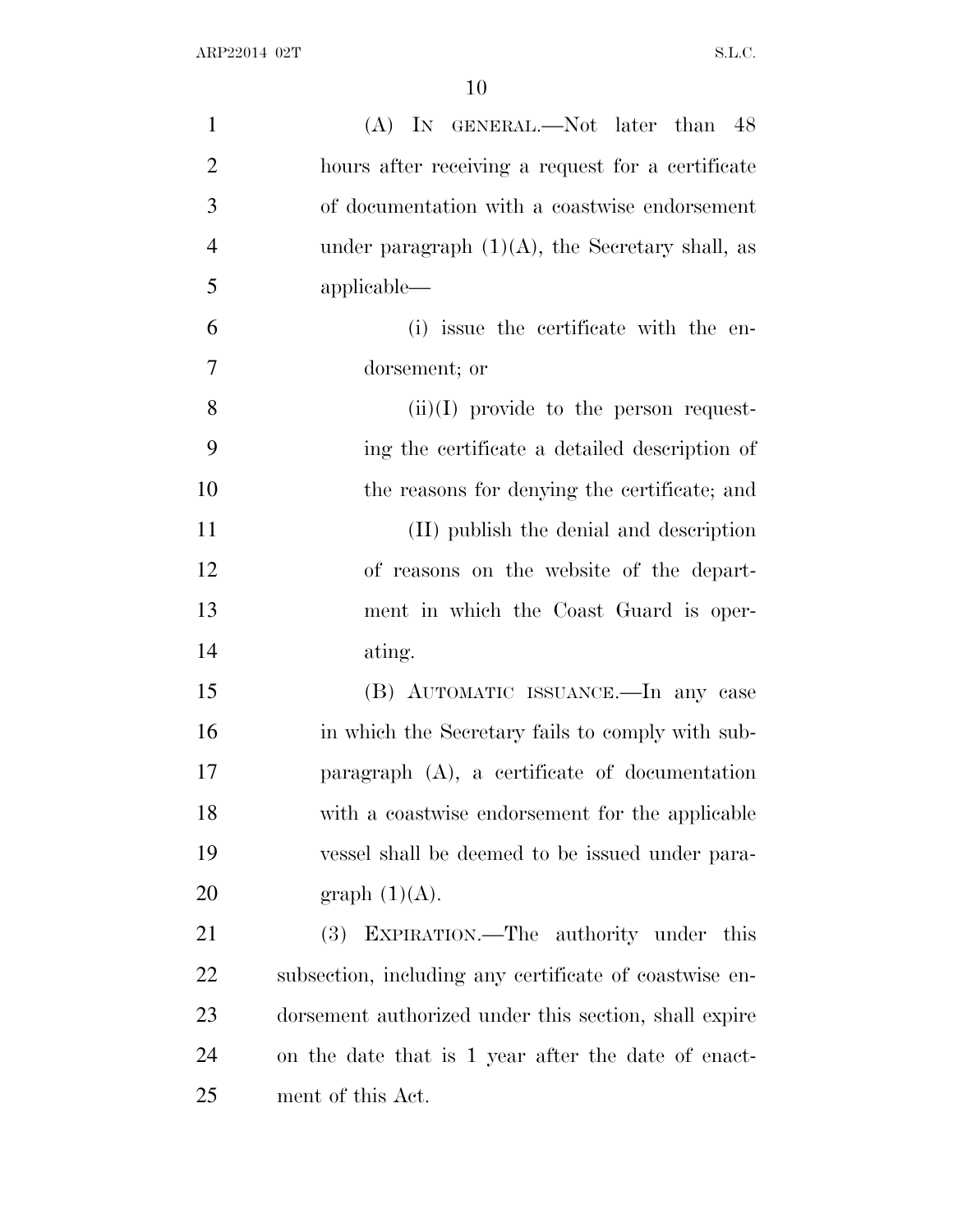| $\mathbf{1}$   | (e) CONTAINER OVERFLOW STORAGE.-                       |
|----------------|--------------------------------------------------------|
| $\overline{2}$ | $(1)$ In GENERAL.—Not later than 14 days after         |
| 3              | the date of enactment of this Act, the Secretary of    |
| 4              | Agriculture, the Secretary of Defense, the Secretary   |
| 5              | of the Interior, the Secretary of Transportation, and  |
| 6              | the Administrator of General Services shall jointly    |
| 7              | consult with representatives of ocean carriers, ports, |
| 8              | railroads, and trucking companies—                     |
| 9              | (A) to identify plots of Federal land under            |
| 10             | the jurisdiction of the Secretary of Agriculture,      |
| 11             | the Secretary of Defense, the Secretary of the         |
| 12             | Interior, the Secretary of Transportation, or the      |
| 13             | Administrator of General Services that—                |
| 14             | (i) are located within a 150 air-mile                  |
| 15             | radius of a United States port; and                    |
| 16             | (ii) could temporarily be used as an                   |
| 17             | overflow area for the storage and transfer             |
| 18             | of empty cargo containers in order to ease             |
| 19             | the congestion and backlog at United                   |
| 20             | States ports; and                                      |
| 21             | (B) to designate not fewer than 2 plots of             |
| 22             | Federal land identified under subparagraph (A)         |
| 23             | for the use described in clause (ii) of that sub-      |
| 24             | paragraph, subject to the conditions that—             |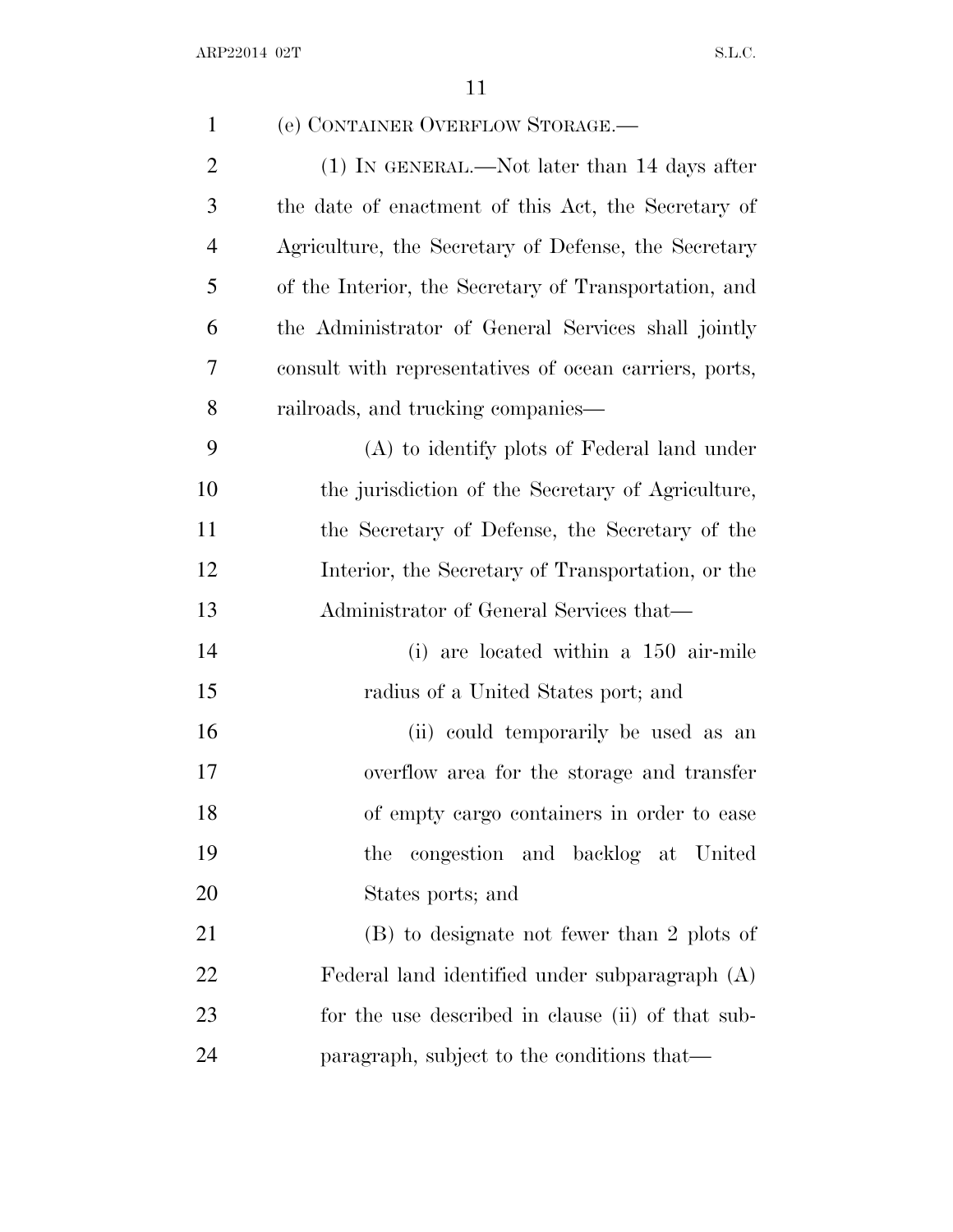$\begin{minipage}{.4\linewidth} \textbf{ARP22014 02T} \end{minipage}$ 

| $\mathbf{1}$   | (i) each specific plot so designated                    |
|----------------|---------------------------------------------------------|
| $\overline{2}$ | shall be not more than 500 acres;                       |
| 3              | (ii) the stacking of containers shall be                |
| $\overline{4}$ | permitted at each specific plot so des-                 |
| 5              | ignated for a period of not more than 1                 |
| 6              | year beginning on the date on which the                 |
| $\overline{7}$ | designation of the plot is published in the             |
| 8              | Federal Register under paragraph (2); and               |
| 9              | (iii) containers shall not be stacked                   |
| 10             | more than 6 high at any plot so des-                    |
| 11             | <i>ignated.</i>                                         |
| 12             | (2)<br>PUBLICATION IN FEDERAL REGISTER.                 |
| 13             | Each designation of a plot of Federal land under        |
| 14             | paragraph $(1)(B)$ shall be published in the Federal    |
| 15             | Register.                                               |
| 16             | (3) CATEGORICAL EXCLUSION. The designa-                 |
| 17             | tion of a plot of Federal land under paragraph          |
| 18             | $(1)(B)$ shall be categorically excluded from the re-   |
| 19             | quirements of the National Environmental Policy         |
| <b>20</b>      | Act of $1969$ (42 U.S.C. 4321 et seq.), subject to the  |
| 21             | condition that, prior to the designation of the plot,   |
| 22             | the applicable official described in paragraph $(1)(A)$ |
| 23             | having jurisdiction over the plot shall—                |
| 24             | (A) carefully consider the circumstances of             |
| 25             | the designation; and                                    |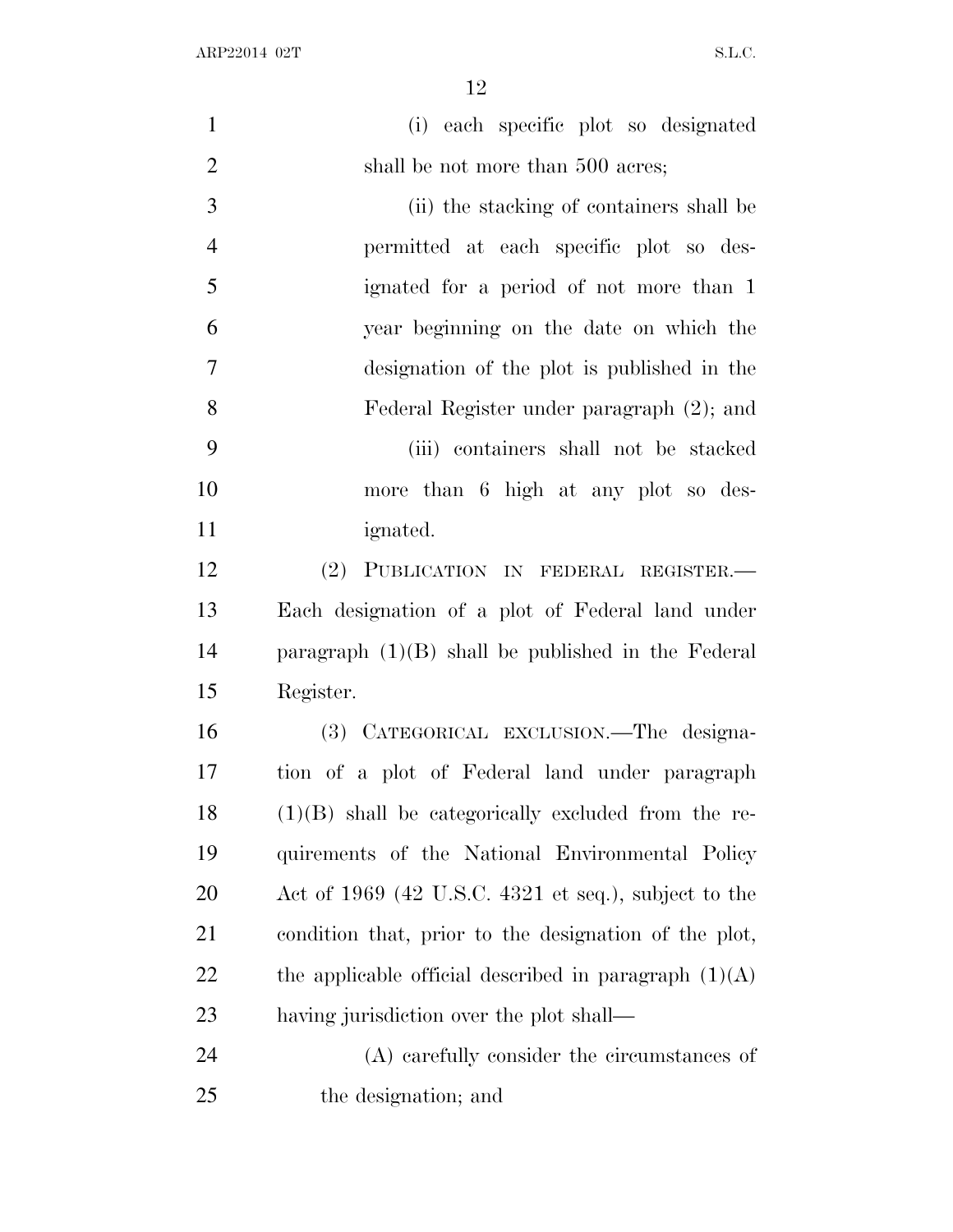| $\mathbf{1}$   | (B) determine that no extraordinary cir-             |
|----------------|------------------------------------------------------|
| $\overline{2}$ | cumstances warranting the preparation of an          |
| 3              | environmental assessment or an environmental         |
| $\overline{4}$ | impact statement exist.                              |
| 5              | (4) TREATMENT.—A plot of Federal land des-           |
| 6              | ignated under paragraph $(1)(B)$ shall not, based on |
| 7              | that designation, be considered to be a facility (as |
| 8              | defined in section 70101 of title 46, United States  |
| 9              | Code) or a security zone (as defined in section      |
| 10             | 70131 of that title) for purposes of—                |
| 11             | $(A)$ chapter 701 of subtitle VII of that            |
| 12             | title; or                                            |
| 13             | (B) the Maritime Transportation Security             |
| 14             | Act of 2002 (Public Law 107-295; 116 Stat.           |
| 15             | 2064) and the amendments made by that Act.           |
| 16             | (f) LOAN OF DOD INTERMODAL EQUIPMENT.—               |
| 17             | (1) DEFINITIONS.—In this subsection:                 |
| 18             | (A) INTERMODAL EQUIPMENT.—The term                   |
| 19             | "intermodal equipment" has the meaning given         |
| 20             | the term in section $390.5$ of title 49, Code of     |
| 21             | Federal Regulations (or a successor regulation).     |
| 22             | (B) SECRETARY.—The term "Secretary"                  |
| 23             | means the Secretary of Defense.                      |
| 24             | (2)<br>INVENTORY OF INTERMODAL<br>EQUIP-             |
| 25             | MENT.—Not later than 14 days after the date of en-   |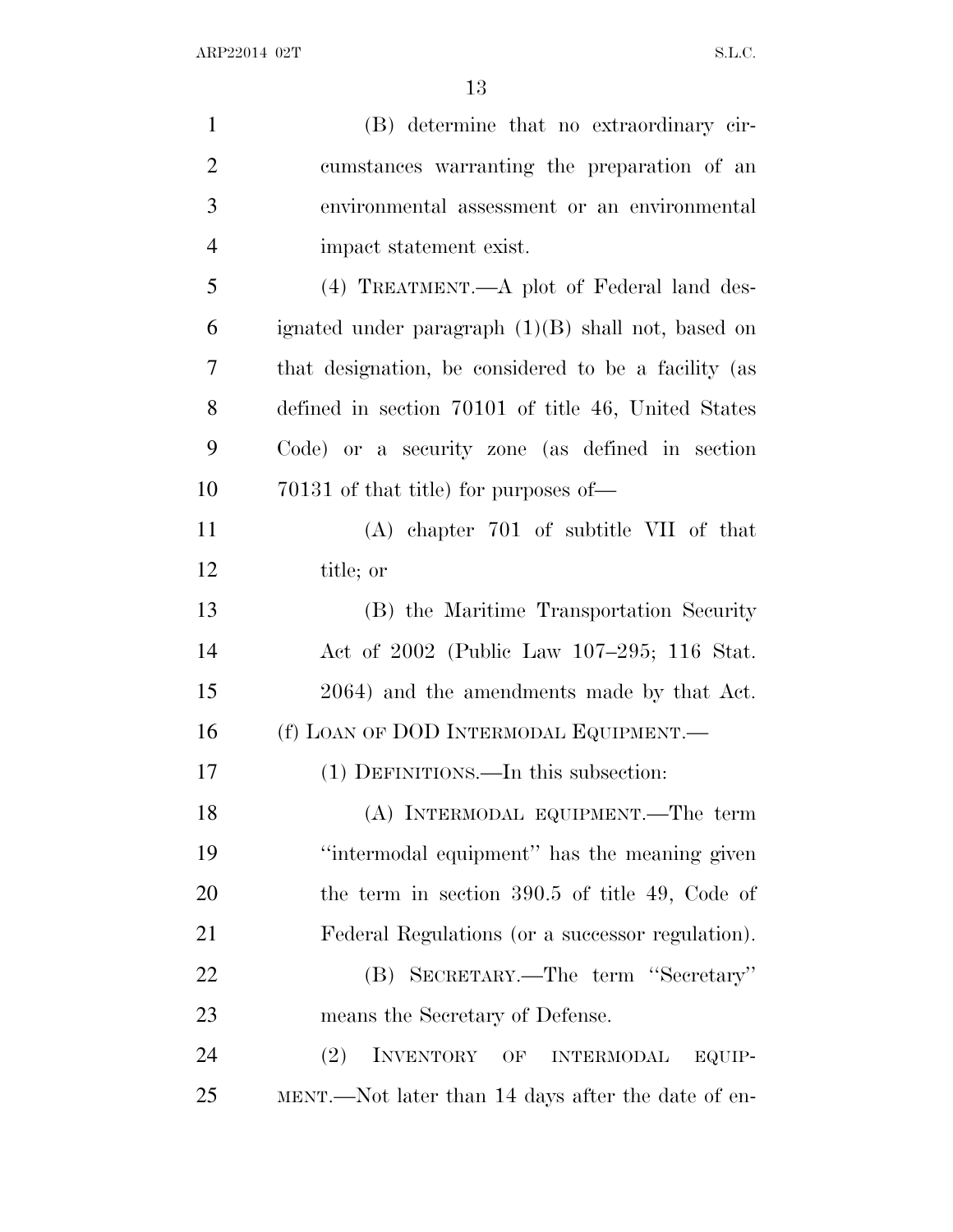| $\mathbf{1}$   | actment of this Act, the Secretary shall conduct an |
|----------------|-----------------------------------------------------|
| $\overline{2}$ | inventory of intermodal equipment that—             |
| 3              | $(A)$ is owned by the Department of De-             |
| $\overline{4}$ | fense;                                              |
| 5              | (B) is located within the United States;            |
| 6              | and                                                 |
| 7              | (C) could be made available for loan to 1           |
| 8              | or more trucking companies for the purposes of      |
| 9              | easing congestion at United States ports.           |
| 10             | (3) LOAN OF INTERMODAL EQUIPMENT.                   |
| 11             | (A) PROCESS.—Not later than 7 days after            |
| 12             | the date on which the inventory under para-         |
| 13             | graph (2) is complete, the Secretary shall create   |
| 14             | a process for a trucking company to submit to       |
| 15             | the Secretary an application requesting the use     |
| 16             | of intermodal equipment identified in the inven-    |
| 17             | tory.                                               |
| 18             | (B) CONDITIONS.—A loan of intermodal                |
| 19             | equipment under this subsection shall be sub-       |
| 20             | ject to the conditions that—                        |
| 21             | (i) the borrowing trucking company                  |
| 22             | shall agree to reimburse the Secretary for          |
| 23             | any damage caused to the intermodal                 |
| 24             | equipment during the period of the loan;            |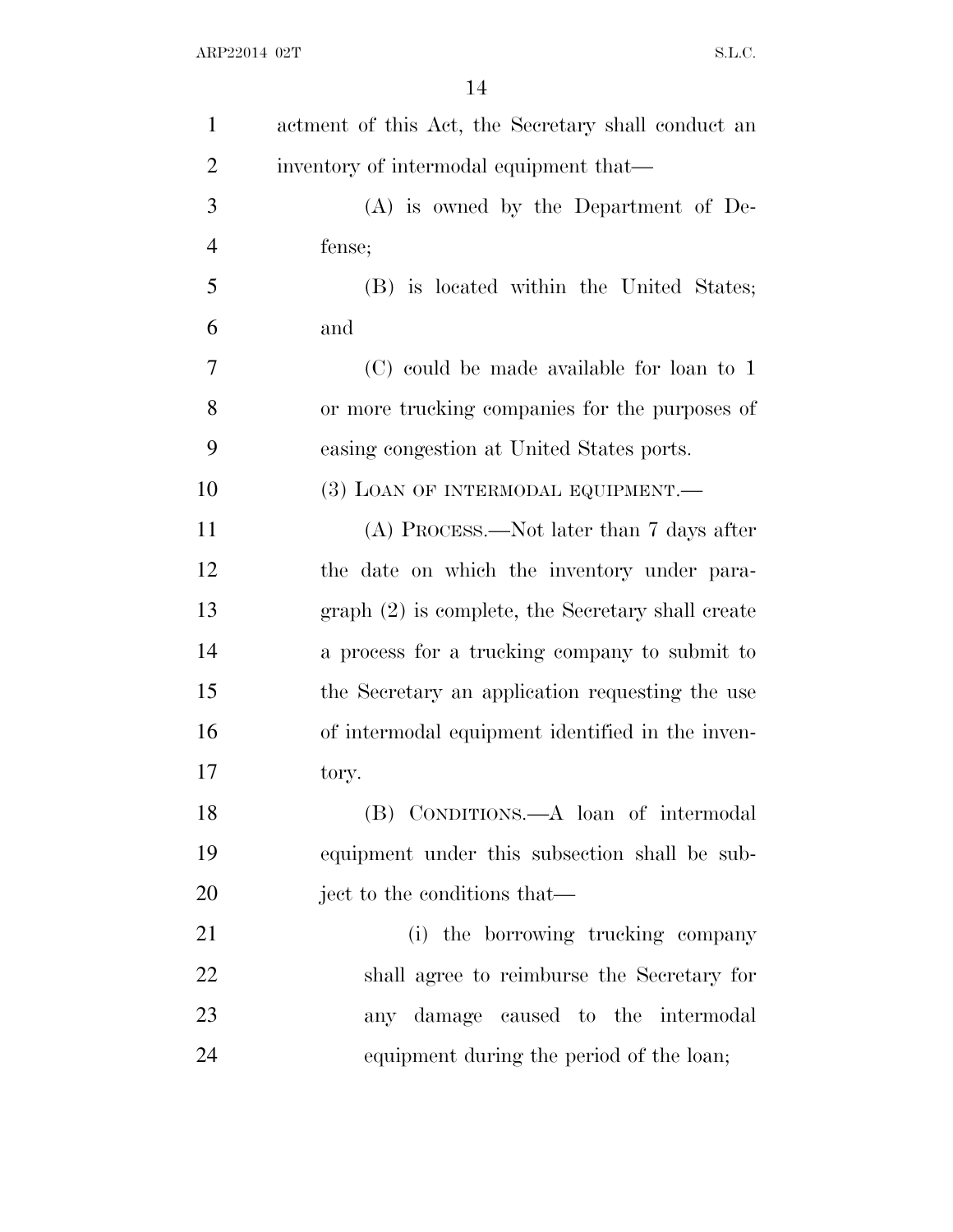| $\mathbf{1}$   | (ii) the use of the intermodal equip-       |
|----------------|---------------------------------------------|
| $\overline{2}$ | ment by the trucking company shall be for   |
| 3              | a period not longer than 180 days; and      |
| $\overline{4}$ | (iii) the use of intermodal equipment       |
| 5              | by the borrowing trucking company shall     |
| 6              | not affect the national security of the     |
| 7              | United States.                              |
| 8              | $(C)$ Fees.—                                |
| 9              | (i) IN GENERAL.—Subject to clauses          |
| 10             | (ii) and (iii), the Secretary may charge a  |
| 11             | reasonable fee for a loan of intermodal     |
| 12             | equipment under this subsection.            |
| 13             | (ii) CONSULTATION.—The Secretary            |
| 14             | may charge a fee under clause (i) if the    |
| 15             | Secretary-                                  |
| 16             | (I) consults with the Secretary of          |
| 17             | Agriculture, the Secretary of the Inte-     |
| 18             | rior, the Secretary of Transportation,      |
| 19             | and the Administrator of General            |
| 20             | Services; and                               |
| 21             | (II) determines that charging a             |
| 22             | fee would be appropriate.                   |
| 23             | (iii) AMOUNT.—The amount of a fee           |
| 24             | under clause (i) shall be based on the mar- |
| 25             | ket rate for similar loans or rentals of    |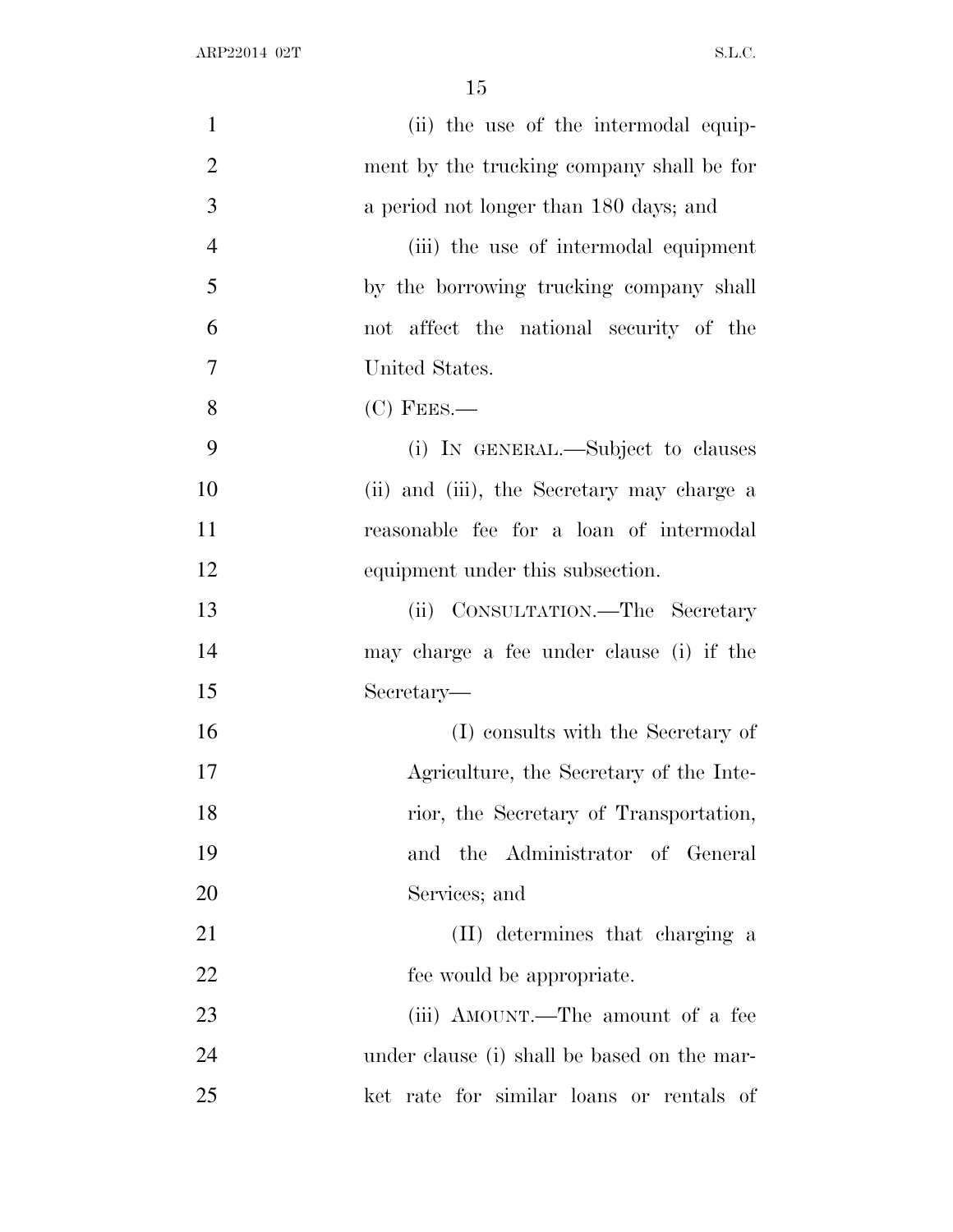| $\mathbf{1}$   | intermodal equipment or similar equipment           |
|----------------|-----------------------------------------------------|
| $\overline{2}$ | as of January 1, 2020.                              |
| 3              | (iv) DEPOSIT AND USE.—Any fee col-                  |
| $\overline{4}$ | lected by the Secretary under clause (i)            |
| 5              | shall be—                                           |
| 6              | (I) deposited in the general fund                   |
| 7              | of the Treasury; and                                |
| 8              | (II) made available to the Sec-                     |
| 9              | retary, the Secretary of Agriculture,               |
| 10             | the Secretary of the Interior, the Sec-             |
| 11             | retary of Transportation, and the Ad-               |
| 12             | ministrator of General Services for re-             |
| 13             | mediation of any Federal land des-                  |
| 14             | ignated under subsection $(e)(1)(B)$ .              |
| 15             | (v) RESTRICTIONS.—A fee collected                   |
| 16             | under clause (i) may not be used—                   |
| 17             | (I) until the designation of the                    |
| 18             | applicable plot of Federal land under               |
| 19             | subsection $(e)(1)(B)$ has expired; or              |
| 20             | (II) for any purpose other than                     |
| 21             | remediation of land designated<br>the               |
| 22             | under subsection $(e)(1)(B)$ .                      |
| 23             | (4) RECALL OF INTERMODAL EQUIPMENT.—To              |
| 24             | protect the national security of the United States, |
| 25             | the Secretary may recall any intermodal equipment   |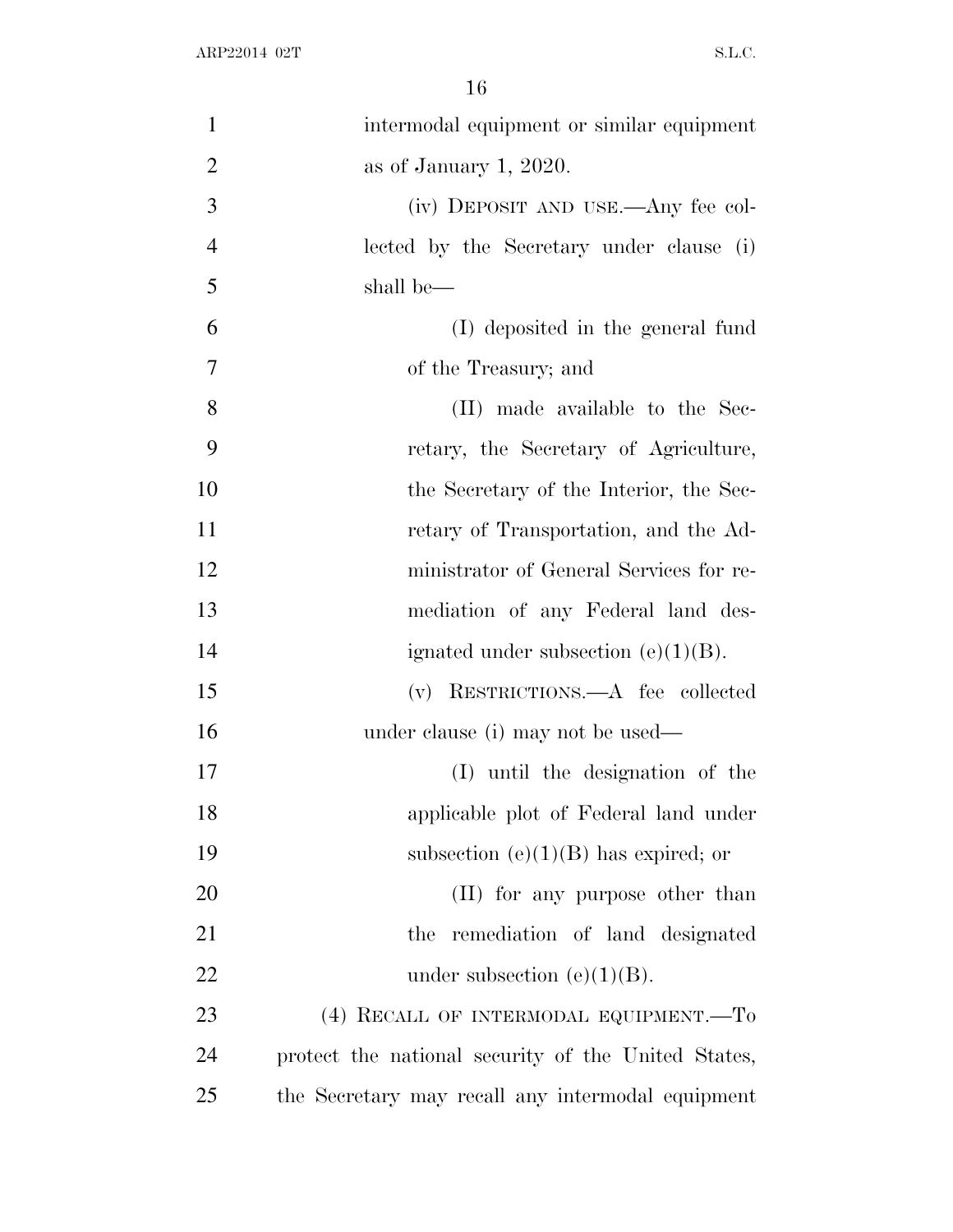ARP22014 02T S.L.C.

 loaned to a trucking company under this subsection by issuing to the trucking company a notice not later than 72 hours before the time at which the intermodal equipment is required to be returned to the Secretary.

 **SEC. 4. DUTY-FREE TREATMENT OF CHASSIS IMPORTED FROM COUNTRIES WITH COLLECTIVE DE- FENSE ARRANGEMENTS WITH UNITED STATES.**

 During the 2-year period beginning on the date of enactment of this Act, a finished or unfinished chassis classified under statistical reporting number 8716.39.0090, 8716.90.5010, or 8716.90.5060 of the Harmonized Tariff Schedule of the United States and im- ported from a country with which the United States has in effect a collective defense arrangement as of such date of enactment shall enter the United States free of duty. **SEC. 5. USE OF UNITED STATES INLAND PORTS FOR STOR-AGE AND TRANSFER OF CARGO.**

 (a) MEETING.—Not later than 90 days after the date of enactment of this Act, the Administrator of the Mari- time Administration and the Chairperson of the Federal Maritime Commission, acting jointly, shall convene a meeting of representatives of entities described in sub-section (b) to discuss the long-term feasibility of, and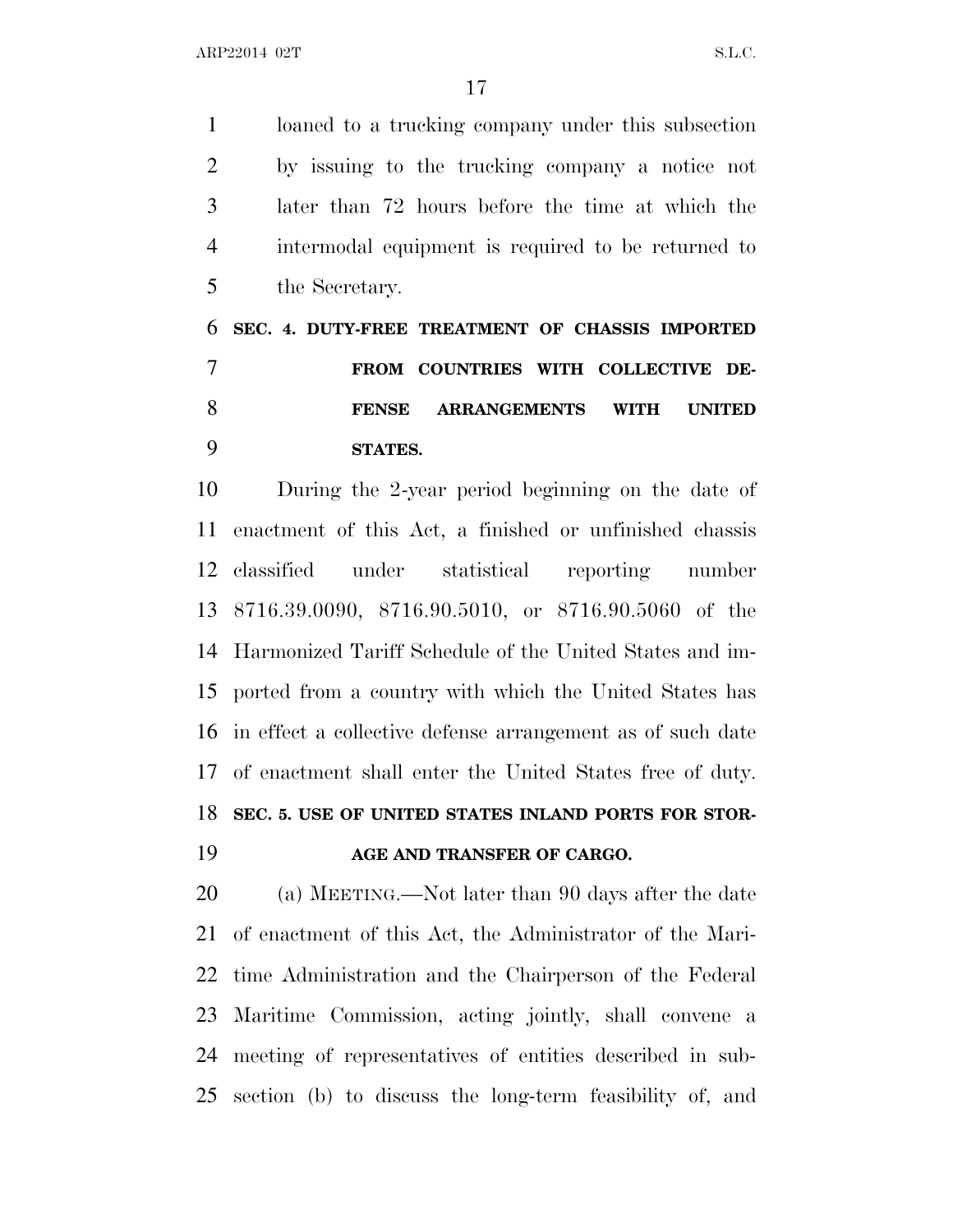strategies for, using land or property under the jurisdic- tion of United States inland ports for the storage and transfer of cargo containers.

 (b) DESCRIPTION OF ENTITIES.—The entities re-ferred to in subsection (a) are—

(1) major gateway ports in the United States;

(2) ocean carriers;

(3) railroads;

(4) trucking companies; and

(5) United States inland port authorities.

## **SEC. 6. REPORT ON ADOPTION OF TECHNOLOGY AT UNITED STATES PORTS.**

 Not later than 1 year after the date of enactment of this Act, the Comptroller General of the United States shall submit to Congress a report describing the adoption of technology at United States ports, as compared to that adoption at foreign ports, including—

 (1) the technological capabilities of United States ports, including the use of automated tech-nology, as compared to foreign ports;

 (2) an assessment of whether the adoption of automated technology at United States ports could lower the costs of cargo handling; and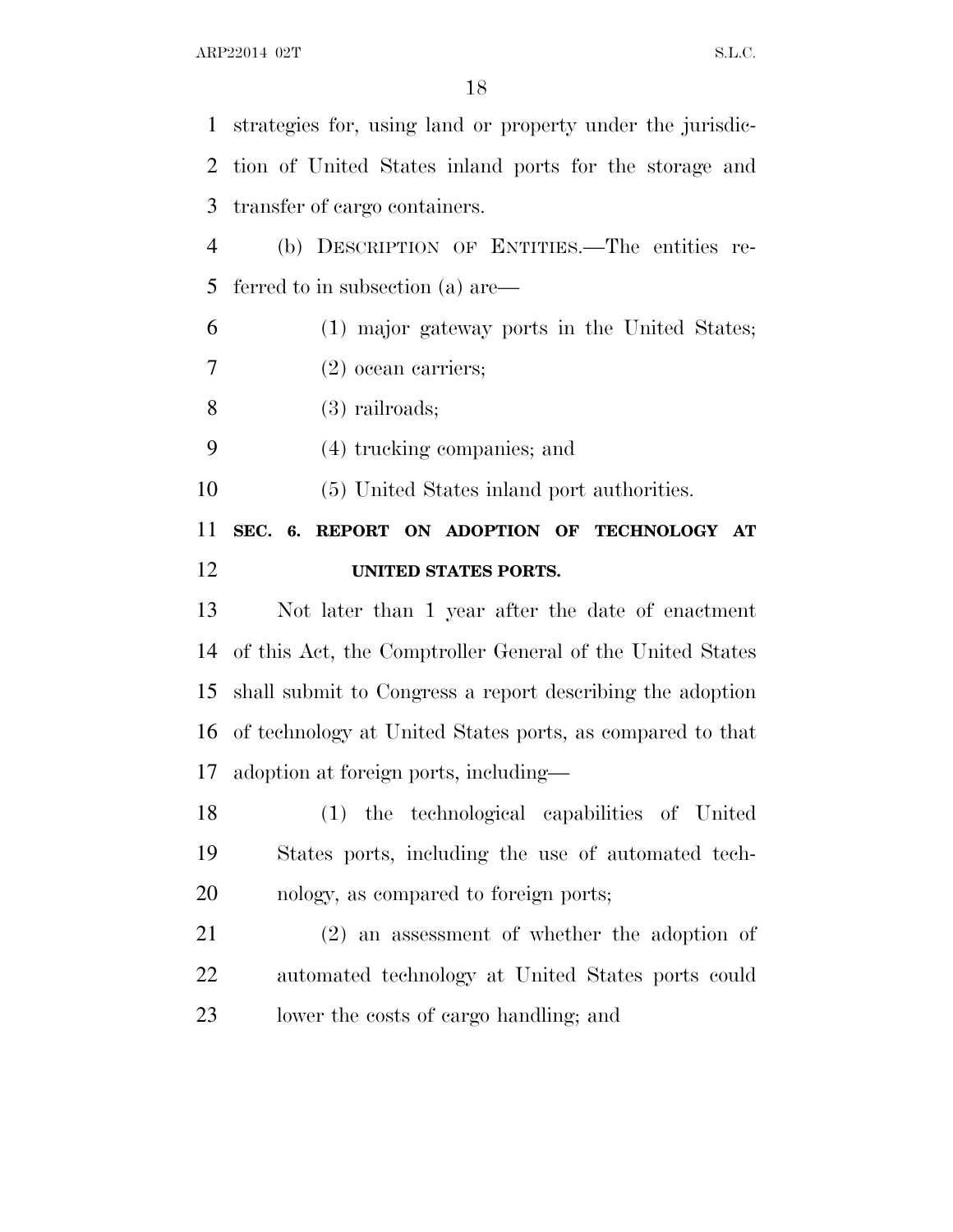| $\mathbf{1}$   | (3) an assessment of regulatory and other bar-            |
|----------------|-----------------------------------------------------------|
| $\overline{2}$ | riers to the adoption of automated technology at          |
| 3              | United States ports.                                      |
| 4              | SEC. 7. ALLIED PARTNERSHIP AND PORT MODERNIZATION.        |
| 5              | (a) DREDGING.—Section $55109$ of title 46, United         |
| 6              | States Code, is amended—                                  |
| 7              | $(1)$ in subsection $(a)$ , in the matter preceding       |
| 8              | paragraph $(1)$ , by striking "subsection $(b)$ " and in- |
| 9              | serting "subsections (b) and $(e)$ ";                     |
| 10             | $(2)$ by redesignating subsection $(e)$ as sub-           |
| 11             | section $(d)$ ; and                                       |
| 12             | $(3)$ by inserting after subsection (b) the fol-          |
| 13             | lowing:                                                   |
| 14             | "(c) DREDGING BY NATO-AFFILIATED VESSELS.-                |
| 15             | "(1) IN GENERAL.—A vessel described in para-              |
| 16             | graph (2) may engage in dredging in the navigable         |
| 17             | waters of the United States.                              |
| 18             | "(2) DESCRIPTION OF VESSELS.—A vessel re-                 |
| 19             | ferred to in paragraph $(1)$ is a vessel—                 |
| 20             | "(A) documented under the laws of a coun-                 |
| 21             | try that is a member of the North Atlantic                |
| 22             | Treaty Organization;                                      |
| 23             | "(B) built by—                                            |
| 24             | "(i) a country that is a member of the                    |
| 25             | North Atlantic Treaty Organization; or                    |